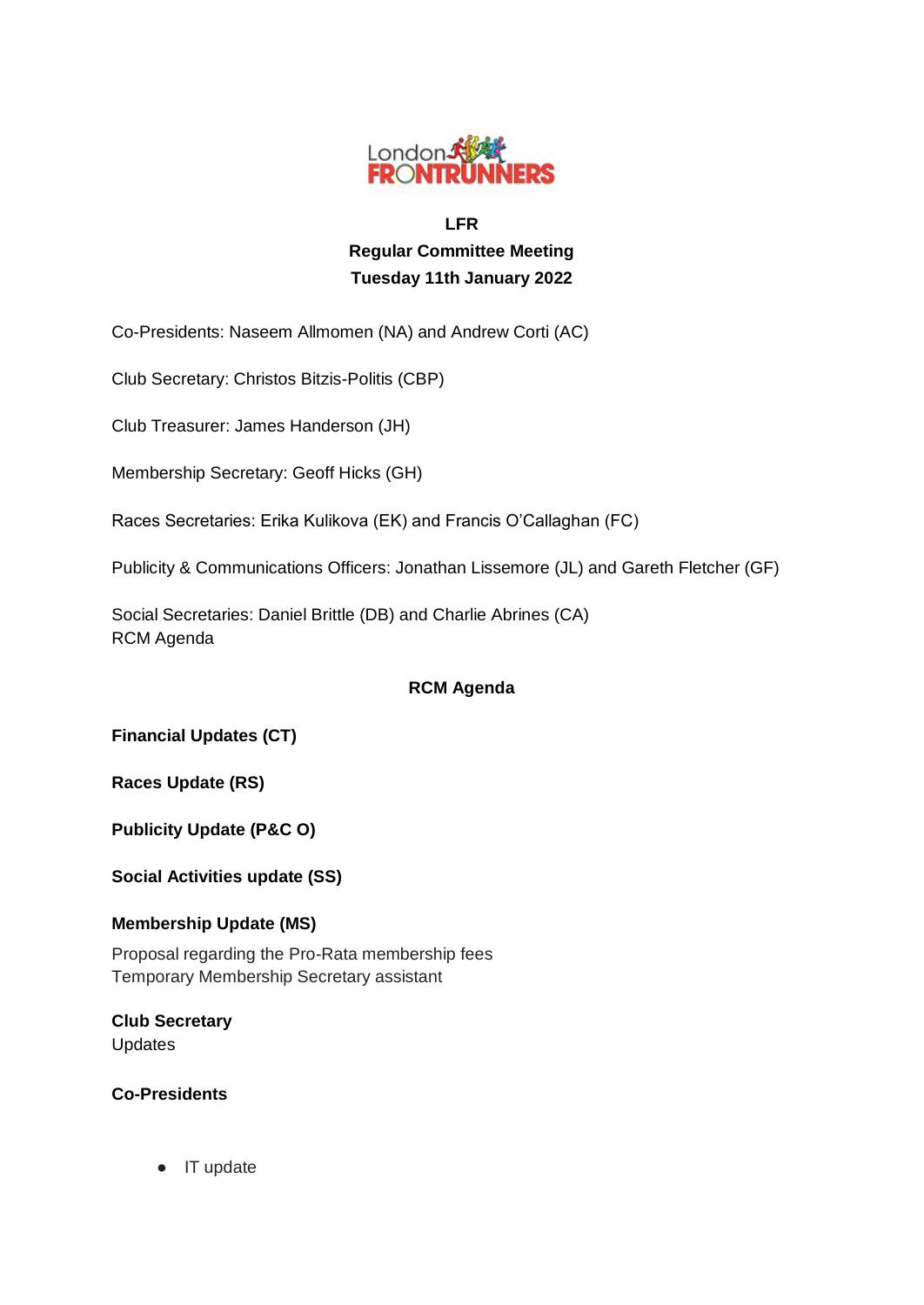- GBR update
- Spond decommissioning decision
- Diversity and Inclusion plan
- Regular run review / updates (VP changing, Greenwich changing / social, Thursday numbers, any feedback from the walking group?)
- Committee & other positions 2022/23

# **AOB**

Chair: AC Minutes: CBP Apologies: JL, JH, EK, DB

### **Financial Updates (CT)**

Short update on the discussion GH and CBP had with the CT over zoom..

JH is planning on stepping down though before doing so there are two specific subjects which have been discussed and which they have been asked to bring to completion:

a. abolishing PayPal and b. launching the Auto Renewal function.

In regards to the latter, all members will be informed prior through the ebulletin and through a specific email which will be created by GH and which will be sent out through a specific function of WebCollect, thus being able to capture everybody, including those who have not consented into receiving the ebulletin.

WebCollect already offers the option of continuous direct debit and with the function being already in place, what simply needs to be done is setting it up by ticking the box relevant to this function. Subsequently every members' WebCollect membership data will be exported and every members' box for auto-renewal will be automatically ticked as accepting autorenewal; in consequence all membership will be informed of this action, being naturally offered the possibility to opt out. In the end members who do not consent to auto-renewal will have to untick the indicated box at their own WebCollect account. The above will be lead mostly by JH and GH, with CBP in a supportive role. The essential requirement is to make everyone understand in advance why these changes have to be implemented, for the benefit of the Club and for reasons of practicality, thus being also prepared in advance to answer all the questions that we will undoubtedly come across (CBP)

Discussion on the Pro Rata feature, as membership fees at this point are barely just covering the EA costs. Runners who happen to become full members from January onwards have the opportunity to be paying just £4.50 for three months, which is a wonderful deal, considering all that the Club is offering, mainly changing facilities. Accordingly something ought to be done in this direction as such a massive discount is not in the Club's best financial interests,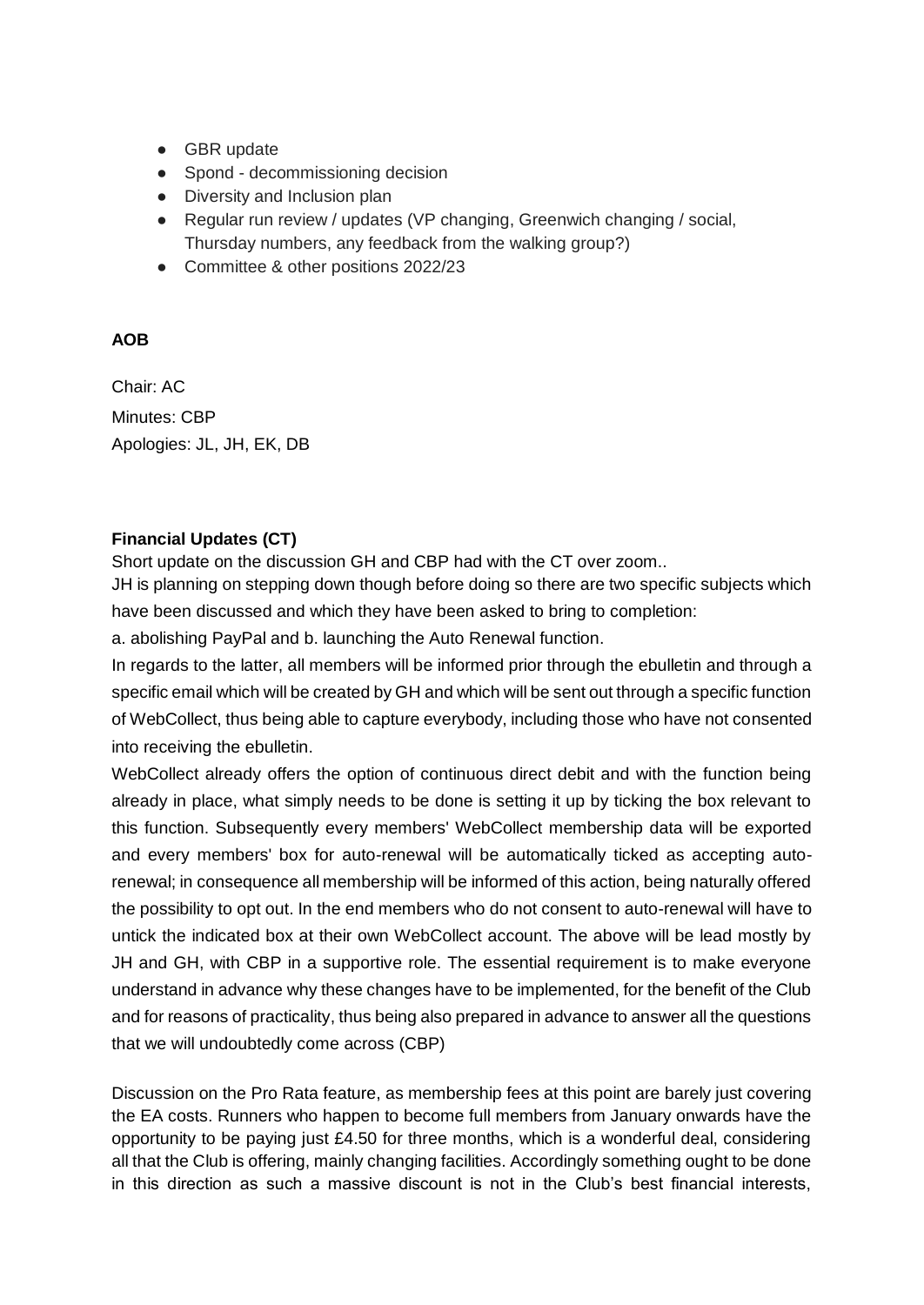regardless of whether we are planning into reverting to the previous levels of membership fees as we had before the pandemic. According to my opinion the wisest thing would be if we could retain the graduationof fees for the period of the initial six months and then we establish a cutting-off point, after which new members will have to pay the full amount of membership. In support of this proposal, it needs to be known that EA never change their own fees and other running clubs do not offer the pro rata mode of payment at all (GH)

Suggestion to the P & C Officers, that the financial changes which are to be implemented should be broadcast to membership mostly or even exclusively through the ebulletin and as GH has suggested through the webCollect feature. In case the Committee is planning on having these appearing on FB or are at a certain point requested to have these being also communicated through FB, then the comment feature for these should be turned off, as based on previous experiences, such topics always prove to bring forward a lot of controversial animosity among members and secondly, and much more important in my own opinion, members should be reminded that they can always send their queries in written and address them to those of the Committee pertinent to provide the correct answers to them, such as JH and GH for example, and not just throw a couple of comments out on FB, simply to stirr a bit the waters (CBP)

The Committee jointly and fully agrees to what has been mentioned above in regards to the cutting point of the pro rata feature and the motion passes as approved by all those present.

**Action to be taken**: GH is kindly requested to please contact and liaise with JH, as to add the above into the actions to be completed in the next two months of the Club Year.

A lot of the membership fees is being getting eaten away, but the possibly positive news is that we may end-up the Club Year somewhere around breaking even point, which is naturally negative in itself but not terribly bad, considering all the previous predictions which have been made, according to which the current Club Year would have ended with a loss of about two to three thousand pounds (AC)

There has been a number of runs that have been cancelled around Christmas, due to the outbreak of the Omicron Variation and to the fact that many members were self-isolating at the prospect of their imminent return to their home for the holidays, and although it was sad to have to cancel so many of the runs, on the positive side this also saved the Club some money too (FC)

**Action to tbe taken:** CBP is kindly requested to please contact JH. The CT needs to prepare the budget for the 2022/23 Club Year, in order to be able to recommend a membership fee for the forthcoming Club Year, which the Committee suggests that it should be around the previous membership fees, before the pandemic. In addition, the CT will also be requested to create a specific budget for coaching expenses.

Based on the fact that the Club could potentially break even at the end of this Club Year and noticing that there might be the opportunity of not going into great deficit, it would be wonderful if we could also be in the position to subsidise some more exciting non-alcohol related social events, as a lot of our members would like to see us organising something outside the usual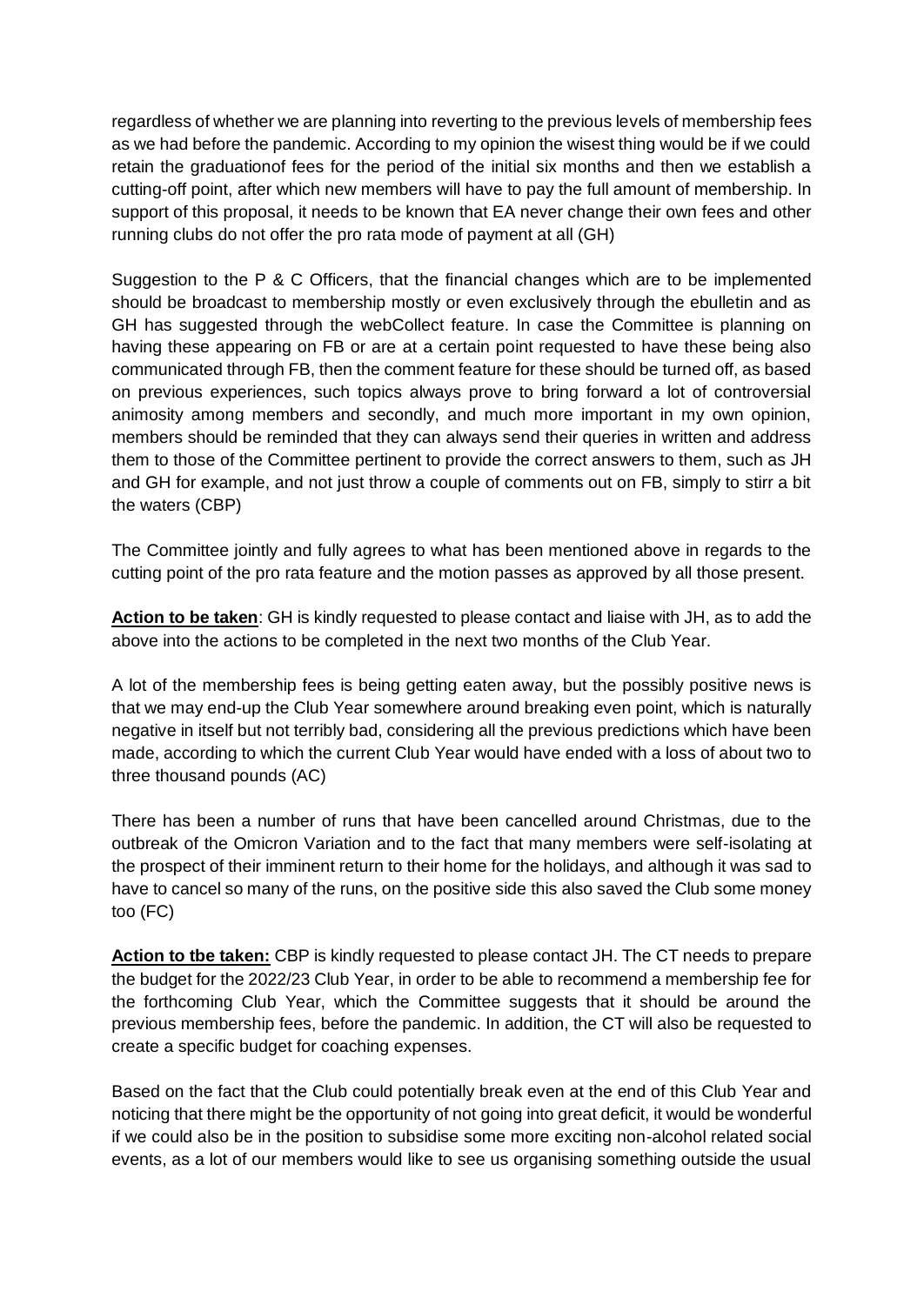pub environment, and having the support of some extra cash this could be easily achieved (CA)

**Action to be taken:** GH is kindly requested to please check and monitor the EA website in regards to their intentions on whether they are planning to increase the membership fees fees for this coming Club Year

# **Races Update (RS)**

The Cross Country season is coming to it's end, there are two more fixtures with the Met League, we have the Wormwood Scrubs event coming this Saturday and the Cross Country, Championships for Saturday the 29th of the month.

Not much to report, the only enquiry on our part comes from AT, who has enquired whether the Committee would like to consider revitaslising the Park Run of the month, and they are also happy to take the lead on this initiative and to volunteer on behalf of the Club.

The Club Committee fully agrees to the proposal, considering this as a great initiative and a great opportunity for creating another LFR fun event.

**Action to be taken:** The RS are kindly requested to please liaise with AT in regards to the above suggestion

In regards to the race results, the RS are being send the results and they are then subsequently sending them out for publication on the ebulletin, though sometimes results have been missed from certain races, as for example from the last Cross Country event, as the RS were not sent any race results and have to go into the website and get them out one by one, and in the process some of the LFR runners how participated at the event were missed and their result did not appear on the ebulletin.

# **Publicity Update (P&C O)**

The main and most important event of this week is the email for the tickets for the international trip, which is going to be a one-off separate ebulletin. The IT has shared the content and they are also meeting today in order to have a last minute review of things. There are going to be 120 places, 100 of them will be offering the possibility of a three nights option and 20 of them for just two nights in Lisbon. From the 120 tickets, 20 of them have been reserved for those identifying as female and non binary. The one and only different thing compared to all the previous IT is that there are not going to be offered flights meaning that flights will not be included in any of the packages, simply because there are numerous options from various London airports, so it is going to be really simple for members to purchase their one flights, as they wish. There is also a cancellation policy and the guidance to have travel insurance, with the suggestion to have one for all those intending to participate. So, we are all naturally very excited about this event.

JR has been very collaborative and helpful by putting together some template pages for the LFR website, including the content for these pages, and we are hopeful that we will be able to launch these changes this month.

The Races FB Poll has been drafted and it currently looks completely different from what it used to look before, mostly because in the meantime FB has also changed the aspect and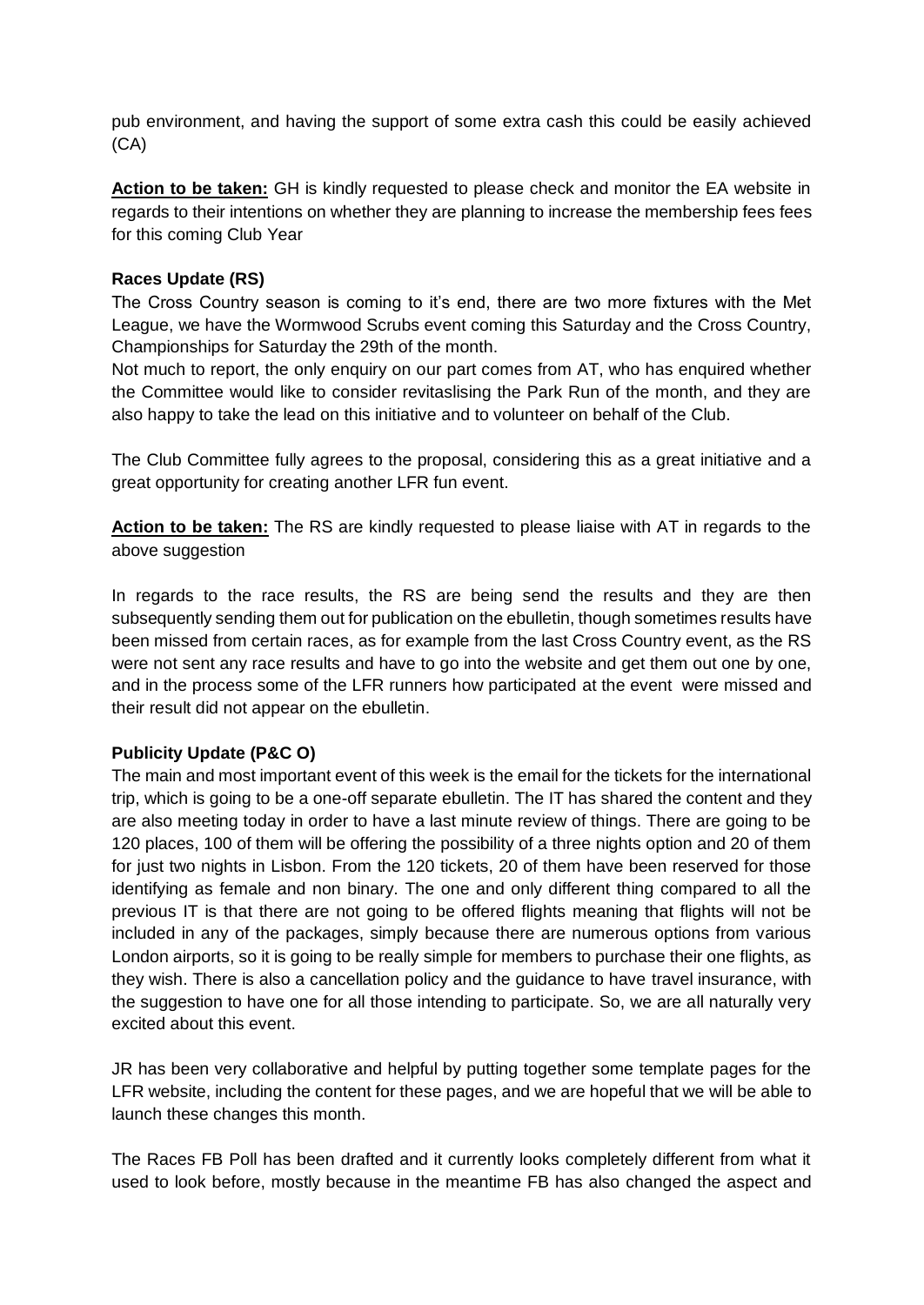format of numerous of its own features, but this is something that membership has always found very useful and there have been some very welcoming remarks, so we are happy to be able to offer it again to the Club.

When it comes to Social Media, there should be a more strategical thinking of uploading things on the LFR instagram account, as during the last year this has been done a bit ad hoc, it needs a bit more strategy that also displays the Club's diversity. It could prove useful to include the social events after the runs, include many of the triathlon events, meetings of going to the pool, show to those which are not entirely familiar with the Club, what we are doing, all the activities that the Club is offering, and also show more staff of what we are doing as a club, besides all the running. It is paramount to be able to increase visibility, so we should make a shout out to members, please send us your race photos, etc, as the photos taken by DB at the Big Half, besides being great photos themselves, got us great attention. Ultimately there needs to be a thought of whether the Club could use a dedicated volunteer for the instagram account, someone who is already used to posting photos on instagram such as CH.

Question on whether there is an e-mail group set up for the International Trip in the LFR Gmail domain, because if there is indeed, then the International Trip email redirect does not seem to be working

**Action to be taken :** AC is kindly requested to please investigate the above

# **Social Activities update (SS)**

Although January is always what seems to be a rather quiet month, we are already planning a pub quiz to take pleace sometime in February, most possibly on a day where there will not be any runs nor any races and which is socially pretty dead otherwise, like a Sunday afternoon. Besides the pub quiz, of which we have organised many and which are a well tested and successful type of events, another idea for organising something slightly different is to organise an evening of bowling, and we could like to hear whether there are any more ideas for some social events from other members of the Committee.

Short discussion offering ideas on what type of social events membership would like to attend in the forthcoming year (hijingo, which is Japanese bingo in Shoreditch, axe throwing, where attendees are not allowed to drink any alcohol while participating at the event there and which promises to be very fun, although a bit more expensive than the general type of events we regularly organise, ping pong, the BFI Flare film festival, etc.) As mentioned it would be really great to be able to invest some funds in seeing and experiencing together something different this coming year, besides the usual pub events.

Support members of LFR who are themselves artists and present various types of cabaret spectacles such as GHJ (CBP)

### **Membership Update (MS)**

The Club is currently at 541 members, the period over Christmas and New Year was completely lifeless, but seven people have already signed up since the beginning of the year. In addition and from what I happen to know another 15/20 people have been in touch with the Co-Presidents in the meantime through the info account, so there is definitely going to take place an expected influx of new members, possibly signing up to the Club as part of their New Year's resolutions.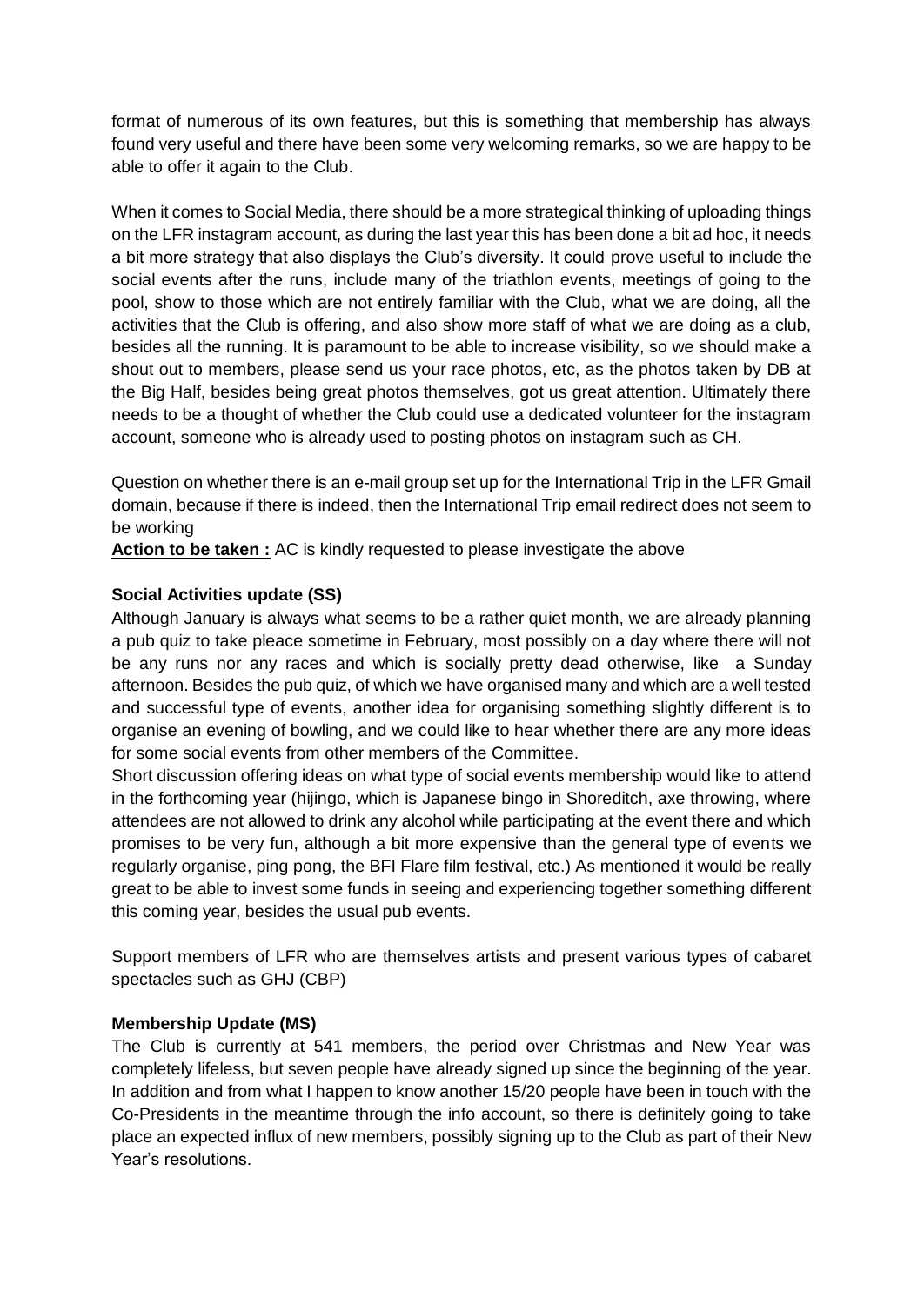We have already discussed the subject of having in place the pro-rata feature for the first six months of the new Club Year and then take it off for the remaining six months, the other issue which I would like to discuss is the possibility of engaging a temporary assistant, in particular somebody who would be able to assist with the EA membership. This is the most timeconsuming task for me, and although we would be looking forward to getting the auto renewal through, there is no auto renewal feature on the EA registrations and all of them have to be done one by one manually. So it would be extremely useful to be able to engage a volunteer, someone who would be willing to do that at the beginning of April, for about three to four weeks, most possibly a month. It would also be wiser to ask for someone sooner than later, in all honesty the whole process is reasonably swift but as mentioned it is time-consuming, and it certainly is not the most exciting part of being a MS.

As an incentive for the person who would be willing to volunteer, we could offer them a couple of points that would be going towards the general amassing of points to be used for the Club London Marathon Places

Discussion on the email which will be sent to all new members from the beginning of the next Club Year through the Comms team, on how to make it more inclusive and also containing the most of useful information.

### **Club Secretary**

Update on the Christmas Donations, the Club has amassed the amount of £177 and has spent £198, so only £21 have been spent from Club funds on Christmas presents. In the £198 one has to also add the presents bought for the Cross Country Captains (bottle of prosecco and box of chocolates for each), so it has been an economical expenditure, all things considered.

To the questions of whether we would like to invest in medals for the Club Championships event, the answer is positive.

**Action to be taken:** CBP is kindly requested to please liaise with JH and request the funds necessary for the purchase of the medals.

Discussion on the Club awards being divided into male and female categories and how is this going to be brought forward in order to be able to include non-binary members.

Update on the Victoria Park changing facilities and the proposal of organising a race between LFR and VPH

Action to to be taken: CBP Is kindly requested to contact the VPH and liaise with them in regards to the changing faclities

Short update on the AGM venue

### **Co-Presidents**

#### **International Trip update**

As you have heard, tickets are to go live on the next ebulletin, there are three and two night options, and the great difference between this and all the previous International trips organised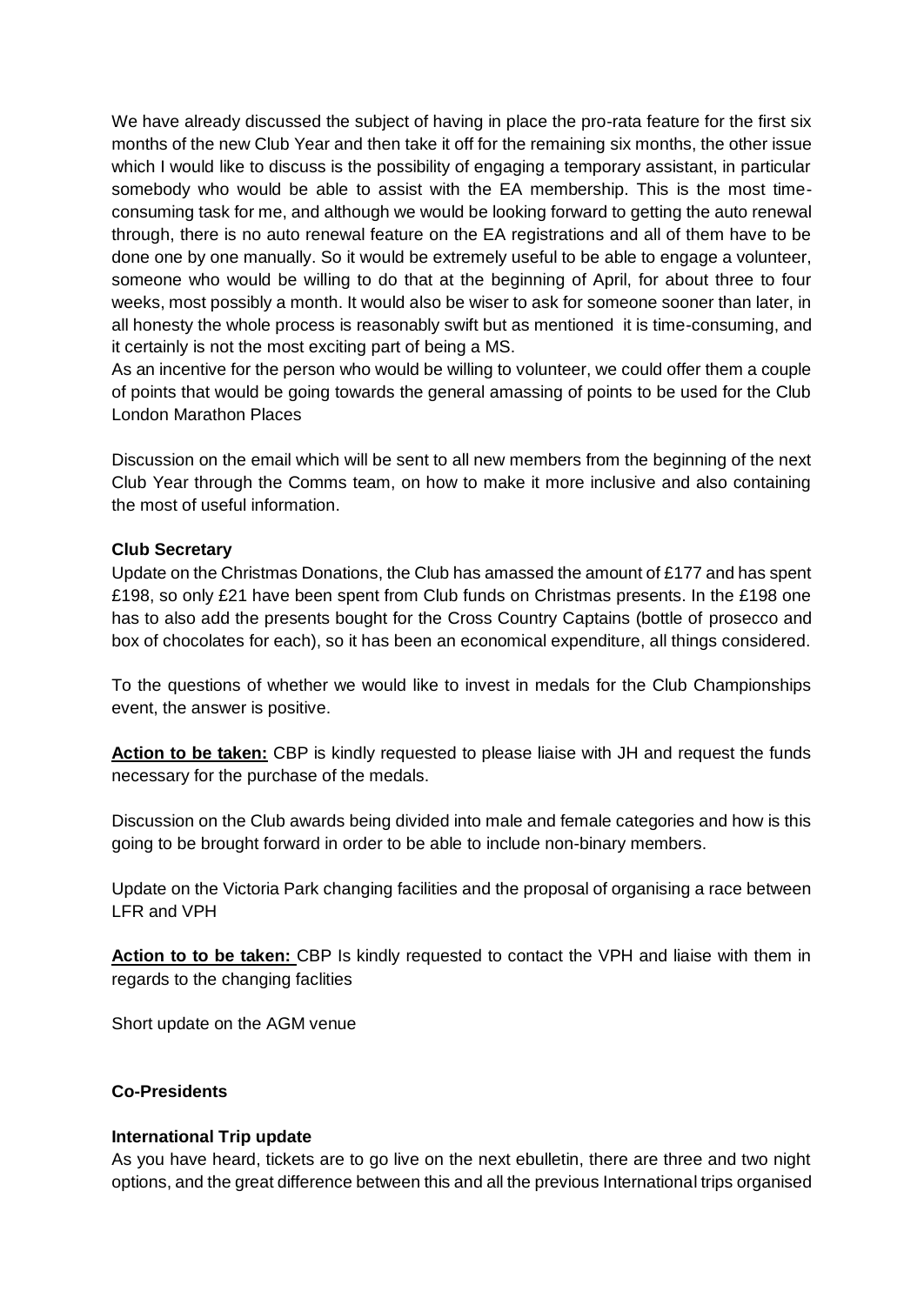by the Club is that there is just hotel accommodation and race registrations but not flights included in the package. In addition, it is not the Eco Race anymore, as this one got cancelled but it is the Lisbon Half, which not only it did not get cancelled but it is also less hilly. We are fully confident that the number of members likely to sign up is again going to surpass the offer of 120 available tickets, although the cancellations on the hotel rooms are a bit tricky this time on. There are certain clauses relative to refunding members and everybody who signs up has been strongly adiced to take travel insurance out the minute they book their tiekcts.

# **GBR update**

Based on the payment which LFR has effectuated with the GBR organisers in the past year, LFR is allowed to have five teams entering by default, though there is not going to become an issue if the Club feels that we want to reduce this to four teams this year. The event organisers are quite flexible with the number of teams and it is for LFR to consider the number of teams we will manage to send, as the event takes place after the IT. Naturally some members will try to do both events but not a lot of members will be doing both, as they are so close to each other. Accordingly we will determine what teams we will formed based on the available number of members and on how many we will manage to get in the end. We need to show some flexibility, so the LFR teams are going to be a mixture of competitive and non competitive teams. We will definitely try and have a reserve list, though based on previous experience, people at a certain point pull out of the reserve list as well, based simply on the fact that they do not get a place in the first place, so they change plans. We should make members aware that if there is a reasonable change based on which you will not be doing the event anymore, then please pull out if necessary but do not do it at the last minute, as this may have a serious impact on our teams, as we always turn with someone who ends up running two legs on the same day instead of just one.

The Club will be covering the team entrance fees and then there are just the hotel and transportation costs, who will be covered by the participants. The costs have been calculated and are going to be in the range of £120 to £125 per person and the hotel which has been booked is the Holiday Inn in Brentwood.

### **Spond - decommissioning decision**

The Spond people have been duly contacted for one last time but based on their previous responses and the time it takes for them to come back, we shoudn't be probably keeping very hopeful for a response which could be offering a satisfying solution to the issue. Many other solutions have been taken into consideration, among them the one of splitting membership between two groups, though this could prove to be a nightmare, at least from a logistics point of view, as then every event will have to be duplicated and these two groups are not going to be in direct communication with each other.

Short discussion on the Cross Country and Spond and the possibility of maintaining Spond just for the practical reasons relative to registering runners before the event.

The Committee does not see any other alternative but to agree to the decommission of Spond which will coincide with the end of the current Club Year, at the 31st of March.

The event will take place then, giving us all enough time to announce it to membership. **Diversity and Inclusion plan**